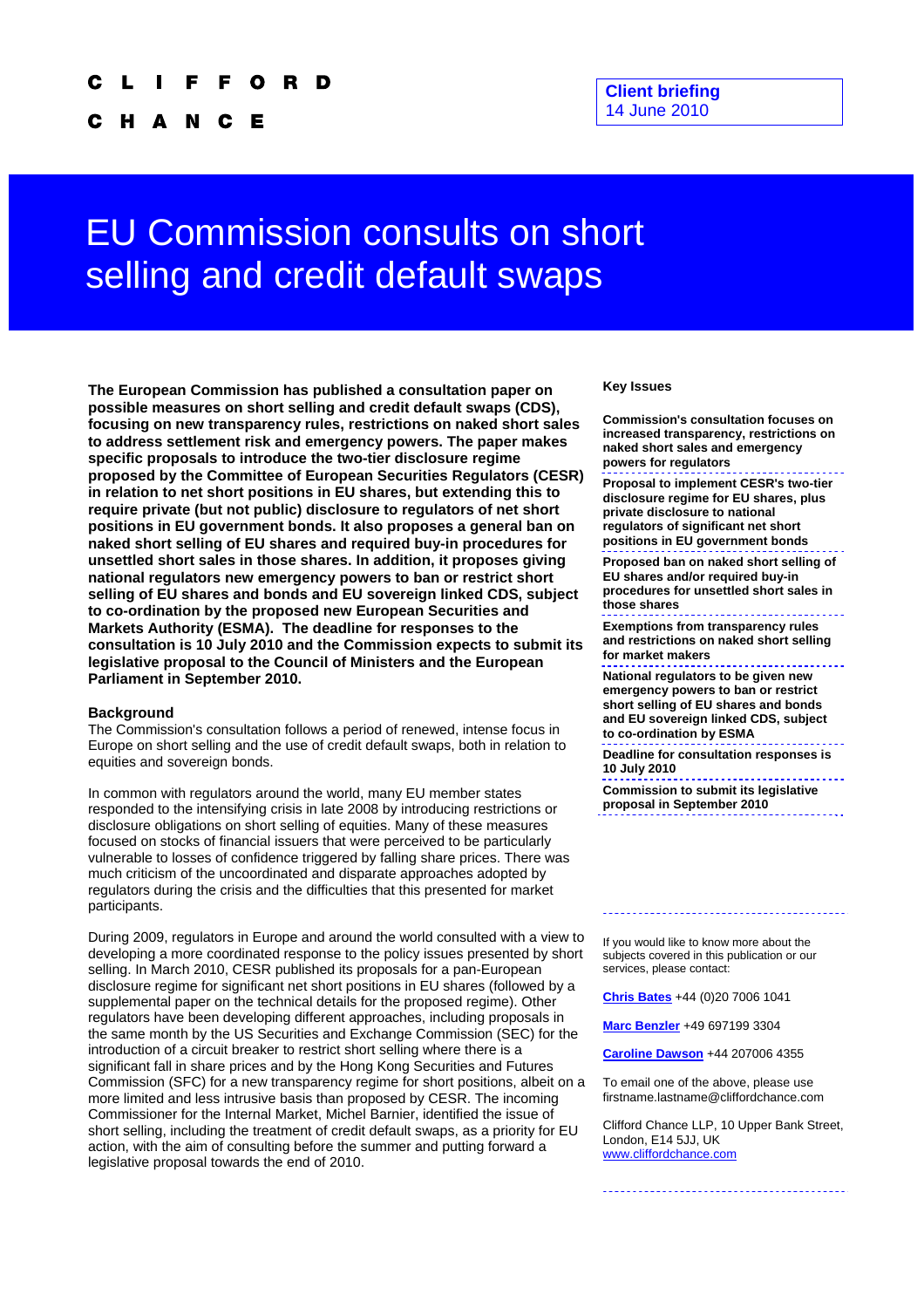But these more measured responses have been somewhat overtaken by the market volatility in European public debt markets resulting from the fiscal pressures on some member states. The Greek regulator reintroduced its ban on short selling of Greek financial stocks in April 2010.

The German regulator first introduced new disclosure requirements for short positions in specified financial stocks in March, followed in May by an immediate ban on naked short selling of financial stocks and eurozone sovereign bonds and restrictions on entering into uncovered CDS linked to eurozone sovereign credits. The German Ministry of Finance has now published legislative proposals to ban naked short sales of shares and eurozone public sector bonds, to ban uncovered CDS on eurozone public sector obligations and to impose transparency requirements on net short positions in German shares. The Spanish regulator has implemented the CESR disclosure regime with very limited prior notice, while Portugal is consulting on similar proposals.

Meanwhile, there have been public calls by the heads of government of France and Germany for the European Commission to act more quickly in this area. The haste of the Commission's response is reflected in the lack of detail in the consultation paper published by the Commission services. The paper also lacks any draft cost-benefit analysis or impact assessment for its proposals, although it calls for stakeholders to provide comments on the possible costs and benefits of regulating in this area.

#### **Scope of Commission proposals**

It seems likely that the Commission's preferred approach will be to develop specific rules for different types of instrument admitted to trading on EU trading venues, such as shares (and derivatives linked to those shares), sovereign bonds (and derivatives related to those bonds) and CDS relating to EU sovereign issuers. However, the Commission does ask whether there should be rules that apply uniformly to every kind of instrument admitted to trading on EU trading venues that can be the subject of short selling, although the practical and policy issues of such an approach would clearly be more formidable.

It also seems that the Commission is minded to consider applying any rules to all recognised EU trading venues, i.e. both regulated markets and multilateral trading facilities (MTFs). This goes beyond the current scope of the market abuse directive and obligations under other directives. However, the EU regulatory pipeline includes reviews of those directives which may lead to the extension of the scope of obligations under those directives to match the current proposals.

The Commission makes clear that at least some obligations, such as notification and disclosure rules in relation to net short positions, would have to apply extraterritorially to market participants outside the EU. However, the Commission does not discuss whether its proposed ban on naked short sales of shares or any measures taken under emergency powers should apply extra-territorially.

While the Commission's paper discusses the need for harmonisation it does not make clear whether its proposals would remove member states' authority to introduce more stringent or extensive measures (i.e. whether its measures would involve "maximum harmonisation" of national law). It also does not discuss whether the legislative proposal will take the form of a regulation which takes effect across the EU automatically or a directive that would require member states to transpose the proposals into national law. However, it does propose a role for ESMA in setting technical standards for the measures adopted which would reduce the extent of national divergence with respect to any measures adopted.

### **Transparency**

The Commission asks for views on two main options for increasing transparency on short selling.

The first option is to apply the approach suggested by CESR to all types of financial instruments admitted to EU trading venues (other than those that cannot be the subject of short selling). This would clearly require significant adaptation of the CESR regime and the paper does not discuss this option in any detail.

The second option is to apply the approach suggested by CESR only to EU shares and to EU sovereign bonds (the paper does not mention the German proposal to apply requirements to other public sector debt or the treatment of bonds issued by the EU itself). For EU shares, the Commission asks for views on CESR's two-tier disclosure regime that would require:

- notification to regulators of a market participant's net short positions in EU shares, where the position reaches, exceeds or falls below a notification threshold (0.2% of issued share capital and 0.1% thresholds above that level);
- public disclosure of any market participant's net short position where the position reaches, exceeds or falls below higher notification thresholds (such as 0.5% of issued share capital and 0.1% thresholds above that level).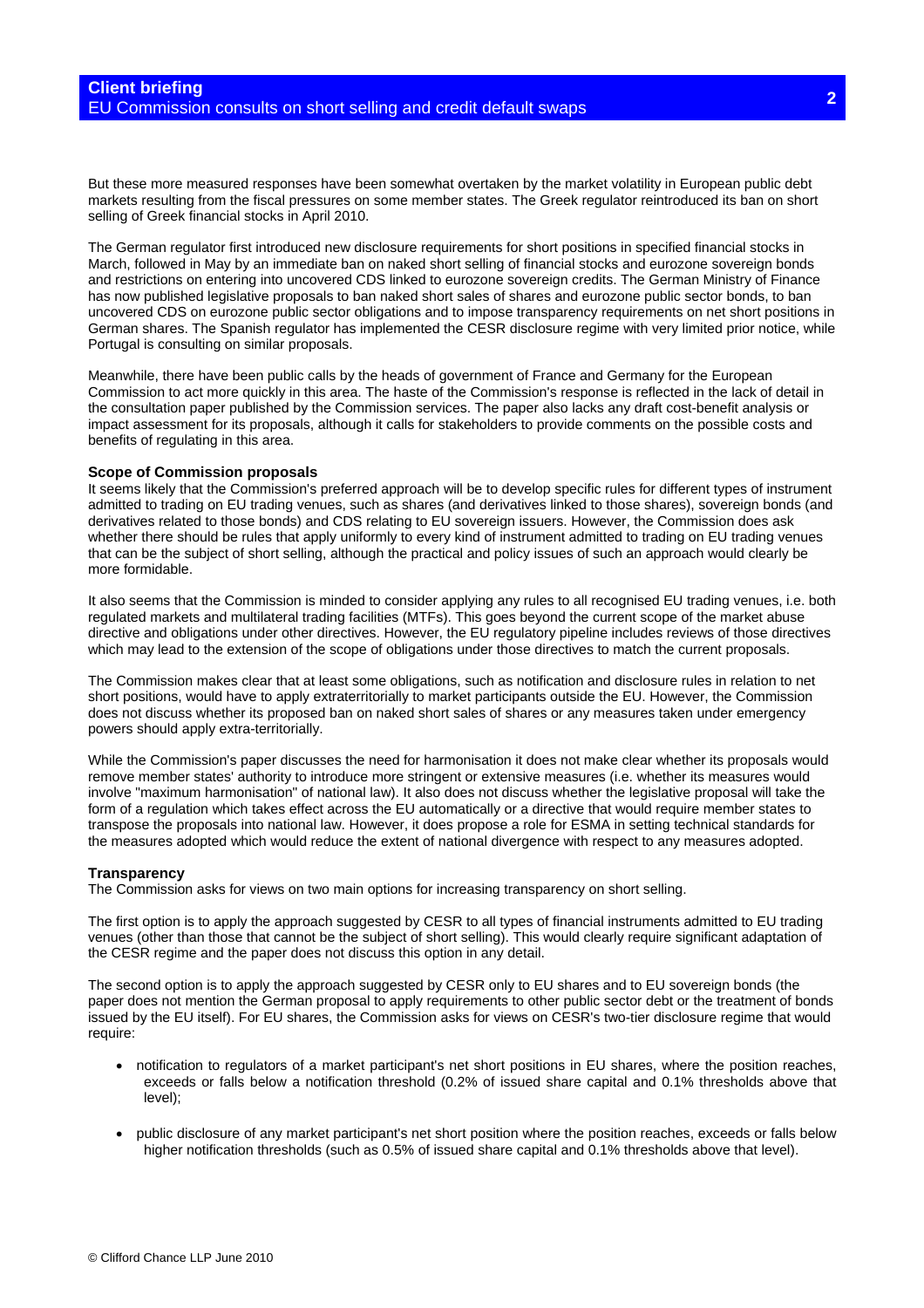Notifications and disclosures would be on T+1 basis (by 3.30pm on the next trading day) and public disclosure would identify the investor and be required to use the officially appointed mechanism of the issuer's home member state for dissemination of market information.

For EU sovereign bonds, the Commission only discusses proposals that would require private disclosure to regulators (not public disclosure on an individual basis) where net short positions reach, exceed or fall below a specified notification threshold. The Commission does not propose a specific threshold but suggests that it be fixed by reference to the scale of outstanding issuance and the average size of market participants' positions. National regulators would then report summary information to ESMA on a regular basis.

#### **Naked short selling**

The Commission specifically envisages two possible measures to address the settlement risks resulting from naked short selling of shares:

- a ban on a person entering into a short sale of shares admitted to trading on an EU trading venue unless the person has borrowed the share, agreed to borrow the share or has evidence of other arrangements which will ensure that it is able to borrow the share at the time of settlement (this may not be as flexible as the SEC's rules which require firms to "locate" stock before trading short but not necessarily to have arrangements that "ensure" the ability to borrow); and/or
- a requirement that trading venues (or their central counterparties or settlement systems) have rules to trigger a buy-in of shares if a person who has entered into a short sale is not able to deliver the shares within a specified period following the day of trading (and the Commission adds a supplemental question as to whether there should be a requirement to mark orders for shares that are short sales, which would probably be necessary if the buy-in obligation was restricted to short orders).

The Commission does ask whether there are risks in relation to naked or uncovered short sales of other instruments, such as government bonds, that would justify extending these measures to those instruments. It also specifically asks whether there is evidence that would justify permanent limitations or a ban on unhedged credit default swaps. However, the Commission does not set out any specific proposals in this respect.

### **Exemptions**

The Commission suggests that market makers should benefit from exemptions from both the proposed new transparency requirements and the proposed restrictions on naked short sales of shares (including possible additional flexibility in the buy-in process). The Commission's paper endorses CESR's proposal which extended the exemption to firms that are members of exchanges or MTFs that post firm two-way quotes of comparable size and at competitive prices (thus providing liquidity on a regular and ongoing basis) or as part of their usual business fulfil orders initiated by clients or in response to clients' requests to trade and hedge resulting positions. However, the Commission does ask specific questions as to how to deal with market participants and markets outside the EU.

#### **Emergency powers**

The Commission proposes that national regulators should be given specific powers to ban or restrict short sales in emergency situations (defined as "adverse developments which constitute a serious threat to financial stability or market confidence in a member state"). In particular, it proposes that national regulators should have powers to ban or restrict (covered or naked) short sales of shares or bonds admitted to trading on trading venues for which they are the home member state (as well as transactions whose effect is to confer a financial advantage on a person in the event of a decrease in the price of such a share or bond, which should catch equivalent synthetic transactions – the wording is borrowed from recent UK legislation on short selling). In addition, national regulators would be able to ban or restrict CDS transactions linked to a member state's default (or the default of the EU itself).

The national regulator would be required to publish its measures on its website (together with its reasoning) and any measures would only remain in force for three months (absent exceptional circumstances justifying an extension). In addition, the national regulator would be required to give ESMA and other member state regulators at least 24 hours of its proposed action and other member state regulators would be able to take similar action in support of the notifying regulator (following equivalent notice) even if the emergency situation has not arisen in their state.

The Commission envisages that ESMA would play a coordinating role and that, if a national regulator acted contrary to its advice, that regulator would have to publish its reasons for so acting. In addition, the proposed legislation establishing ESMA (which is not yet finalised) envisages that ESMA would have other powers in emergencies to require national regulators to take action (and decisions binding on market participants) that would take precedence over these specific powers.